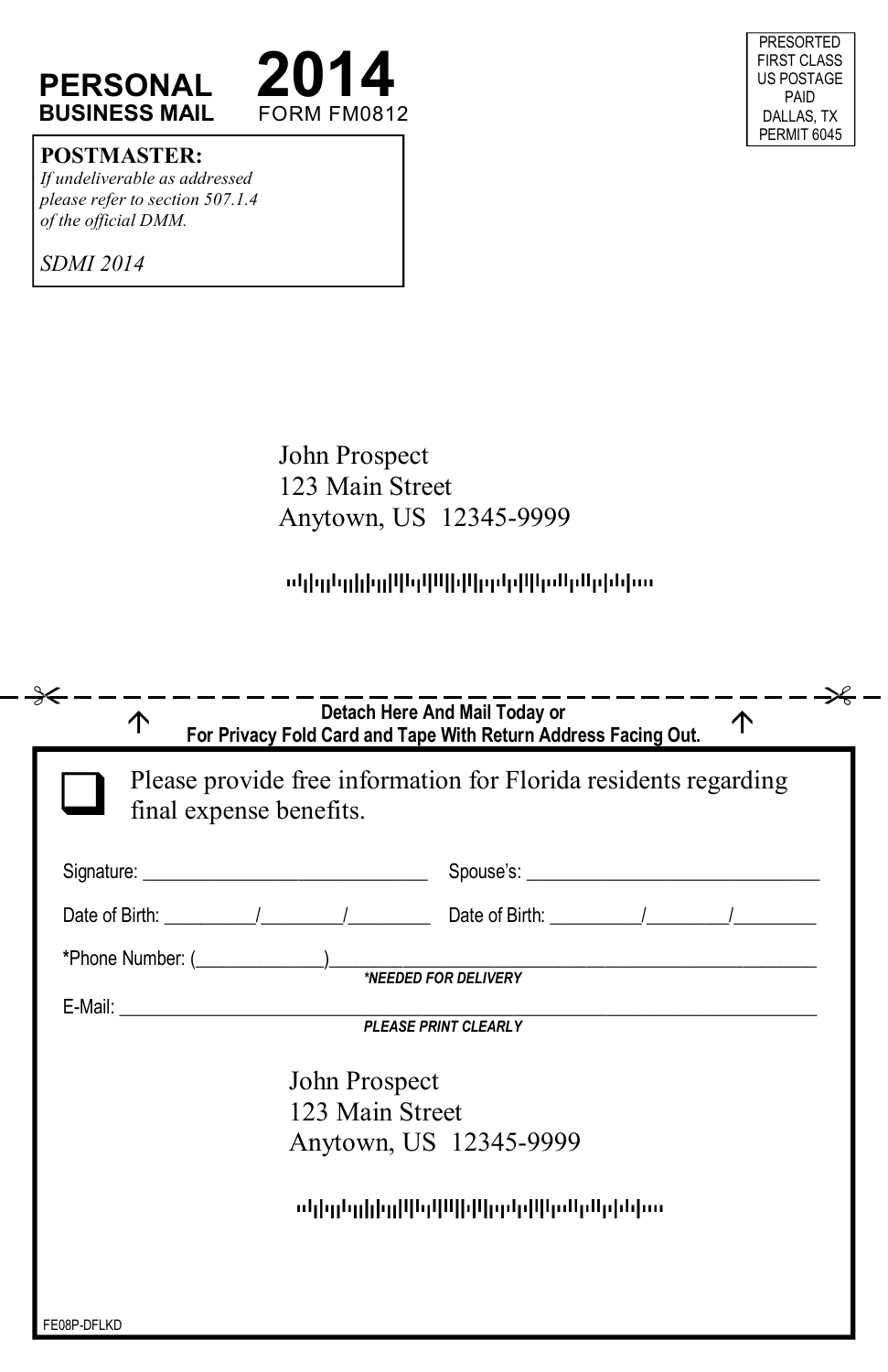

կելենսկակցրայրիկորդորիկիսիներվիլիկն

## 2014 BENEFIT INFORMATION FOR FLORIDA RESIDENTS

You may qualify for a state-regulated program to pay for your final expenses **regardless of your medical condition** even if you have been turned down before.

It is important you know how to qualify for this benefit available to you. This benefit may **pay for 100% of all final expenses** up to \$25,000.00. This payment is tax-free for Florida residents.

You are entitled to receive this *free information* as a resident of Florida. Please return the attached postage-paid card today.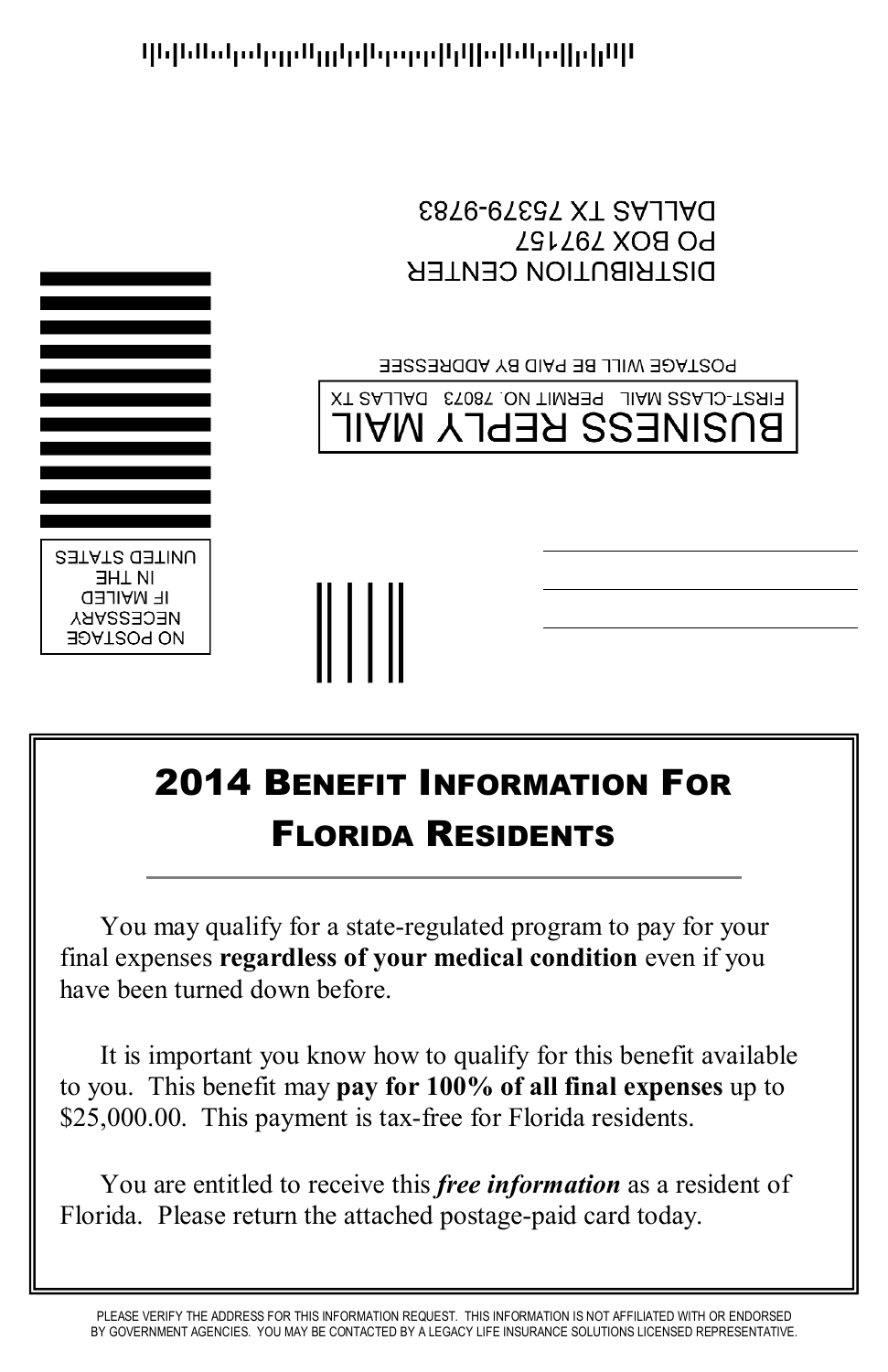# *NEW BENEFIT UPDATE* **FOR RESIDENTS ONLY**

This is a personal announcement for all residents ages 55-80.

You may now apply for a NEW state-regulated life insurance program to pay the costs of your Final Expenses for just pennies a day. REGARDLESS OF YOUR HEALTH OR MEDICAL CONDITION, EVEN IF YOU HAVE BEEN TURNED DOWN BEFORE.

Return this postage-paid card today, and you will receive the latest information on how this Special Program will pay up to 100% of your funeral and burial expenses that will not be covered by government funds; up to \$50,000 (TAX FREE) for each resident covered by this program.

It is VERY IMPORTANT THAT YOU KNOW all of the benefits available to you. To receive your complete, NO-COST information on this newly-approved plan DESIGNATED FOR RESIDENTS, return this postage-paid card TODAY.

## **IMPORTANT - RESIDENTS ALSO QUALIFY** TO RECEIVE A FREE PRESCRIPTION DISCOUNT CARD

To see if your qualify, **MAIL THIS POSTAGE-PAID CARD TODAY** 

and receive your vital, personalized information.

All residents ages 55-80 may apply for this NEW program regardless of their health or medical condition.

## For more information, fill out the postage-paid card below and drop it in the mail

IMPORTANT - PLEASE VERIFY ADDRESS ON CARD BELOW Not connected with or endrosed by the US Government or any state agency. A licensed agent may contact you. Lic #OH45163.

UWFESPV100

Don't delay. Complete this postage-paid card, and drop it in the mail. Requests will be processed in the order received.

 $\Box$  YES! Please send me the FREE information on the NEW, stateregulated life insurance program designed for the 55-80 year old residents of.

|                                                                                             | <b>NAME</b>   | AGE | Detach             |
|---------------------------------------------------------------------------------------------|---------------|-----|--------------------|
| <b>JOHN Q SAMPLE</b>                                                                        |               |     | <b>Here</b>        |
| <b>123 ANYWHERE ST</b><br>INDIANAPOLIS IN 46203-4610                                        | SPOUSE'S NAME | AGE | And                |
|                                                                                             |               |     | <b>Mail Today!</b> |
| <b>HILLER ROOM AND BELLEVILLE BELLEVILLE</b><br><b>THE SERVICE</b><br>99999999<br>$*$ X X O | DAYTIME PHONE |     |                    |

**SIGNATURE** 

Note: Area Code and Phone Number needed to insure proper information routing.

UWFESPV100